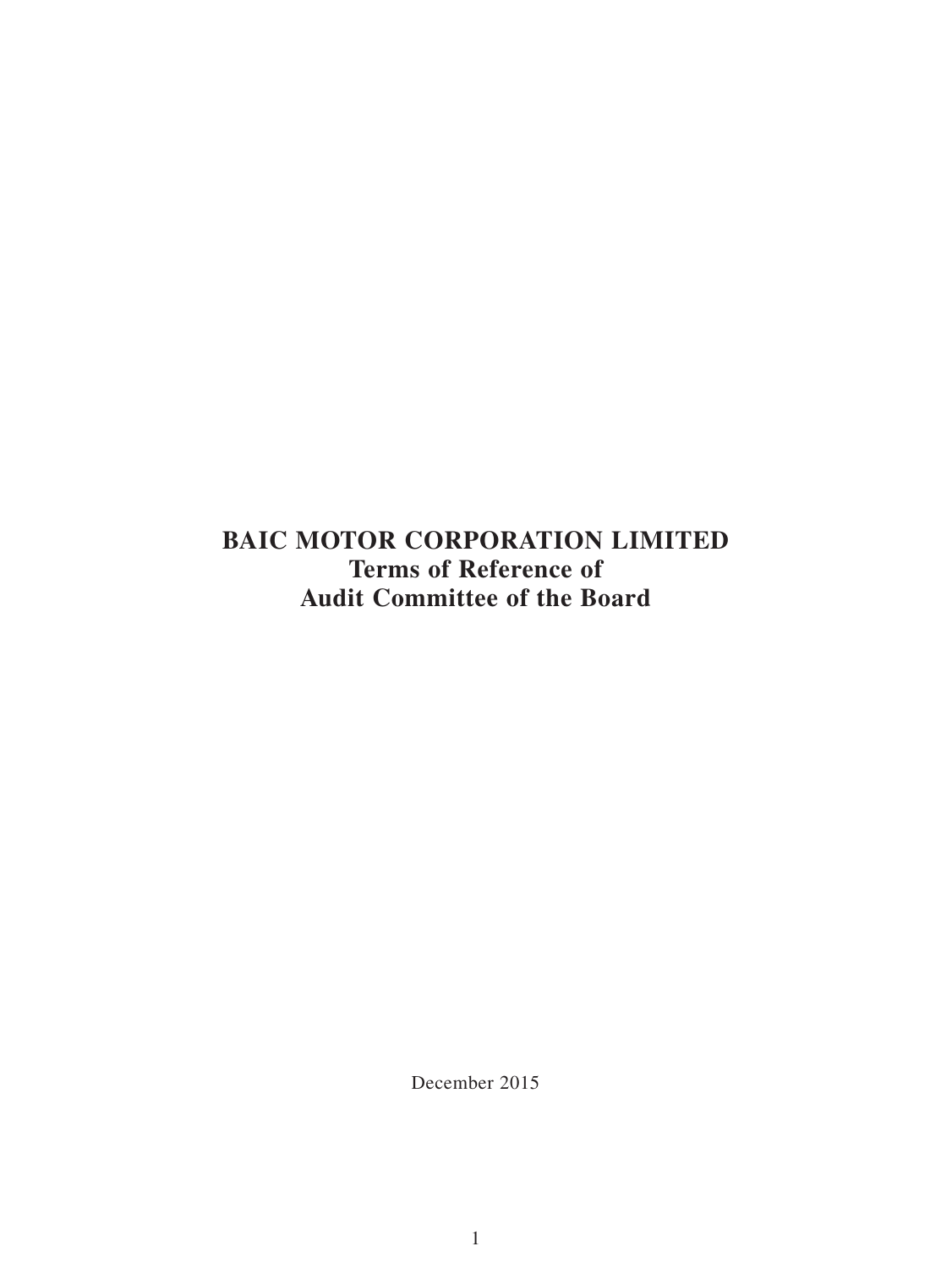# **CONTENTS**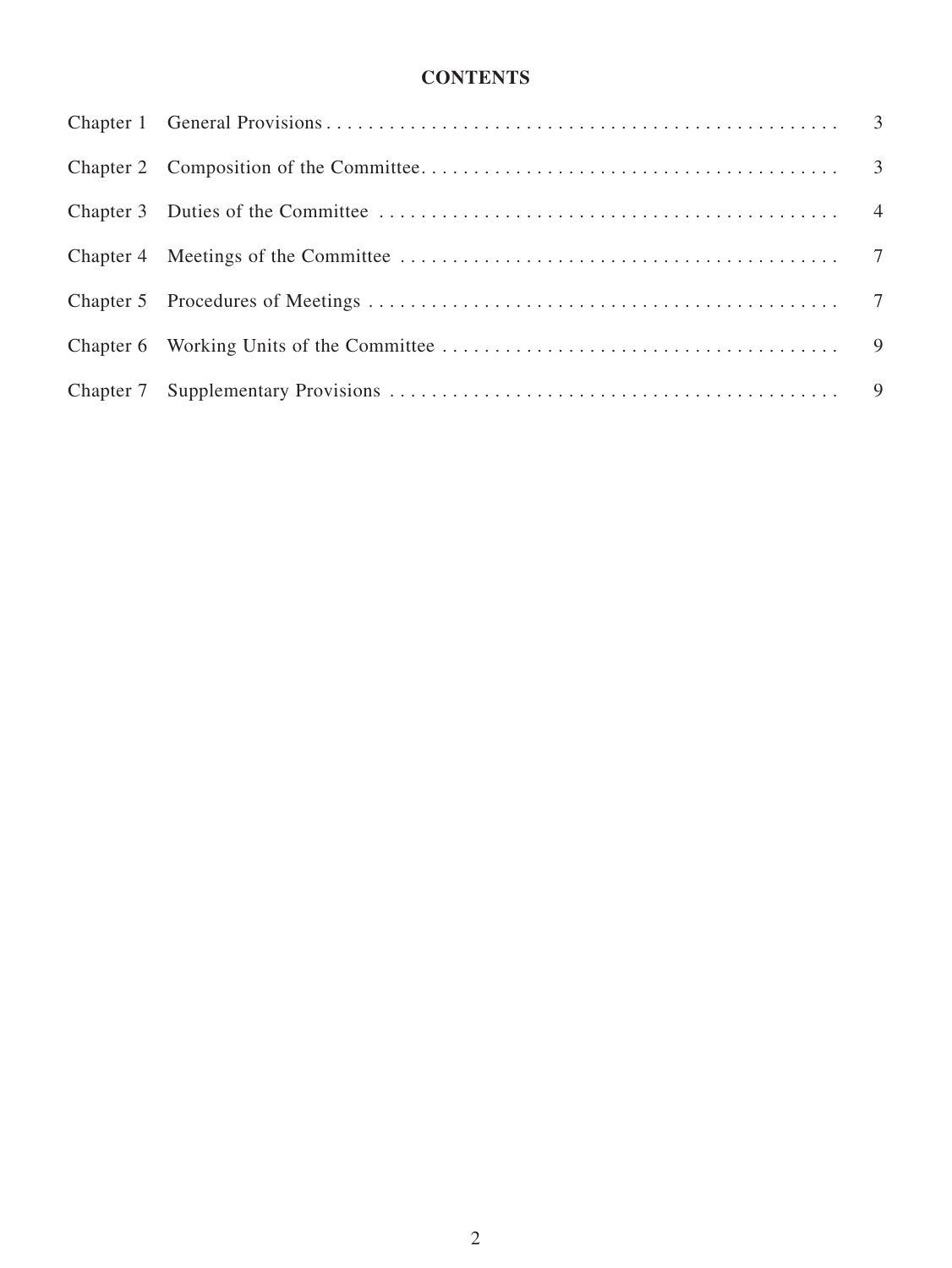#### **Chapter 1 General Provisions**

**Article 1** In order to strengthen the internal supervision and risk control, and to regulate the auditing work of the Company, the audit committee (the "Audit Committee" or the "Committee") under the board of directors (the "Board") was formed and these terms of reference were formulated in accordance with the Company Law of the People's Republic of China, Code of Corporate Governance for Listed Companies, the Rules Governing the Listing of Securities on The Stock Exchange of Hong Kong Limited (the "Stock Exchange") (the "Listing Rules") and the Code of Corporate Governance set out in Appendix XIV to the Listing Rules, the Articles of Association of BAIC Motor Corporation Limited (the "Articles of Association") and other relevant regulations.

**Article 2** The Audit Committee is a special committee established under the Board and is responsible for providing advices and suggestions for decisions made by the Board and the chairman of the Board in relation to issues within the scope of authorization delegated by the Board, and shall be accountable and report to the Board.

# **Chapter 2 Composition of the Committee**

**Article 3** The Audit Committee shall comprise three non-executive directors, a majority of whom shall be independent non-executive directors. The Committee shall have at least one member which is an independent non-executive director with relevant professional qualifications or with expertise in accounting or financial management.

**Article 4** Members of the Audit Committee shall be nominated by the chairman of the Board and elected by a majority of the members of the Board. Upon the approval of the resolution for the election of members, the appointment of the newly-elected committee member shall become effective immediately after such resolution of the Board takes effect.

**Article 5** The Audit Committee shall have a chairman responsible for organizing the work of the committee, whom shall be a member who is an independent non-executive director subject to the approval of the Board.

**Article 6** The term of office of the members of the Committee shall be the same as that of the directors. A member of the Committee may serve consecutive terms if re-elected upon the expiry of his/her term of office. If any member ceases to be a director of the Company during his/ her term of office, he shall ipso facto and immediately cease to hold the position of the member of the Committee.

**Article 7** Member of the Committee may resign prior to the expiry of his/her term of office. Written resignation report shall include a statement of the reason for such resignation and if necessary, the matters that shall be brought to the attention of the Board.

**Article 8** Members of the Committee may be adjusted during their terms of office according to the recommendation of the chairman of the Board and upon the consideration and approval of the Board.

**Article 9** In the event that the number of members of the Committee falls below the quorum provided in these terms of reference, the vacancy shall be filled up in accordance with these terms of reference.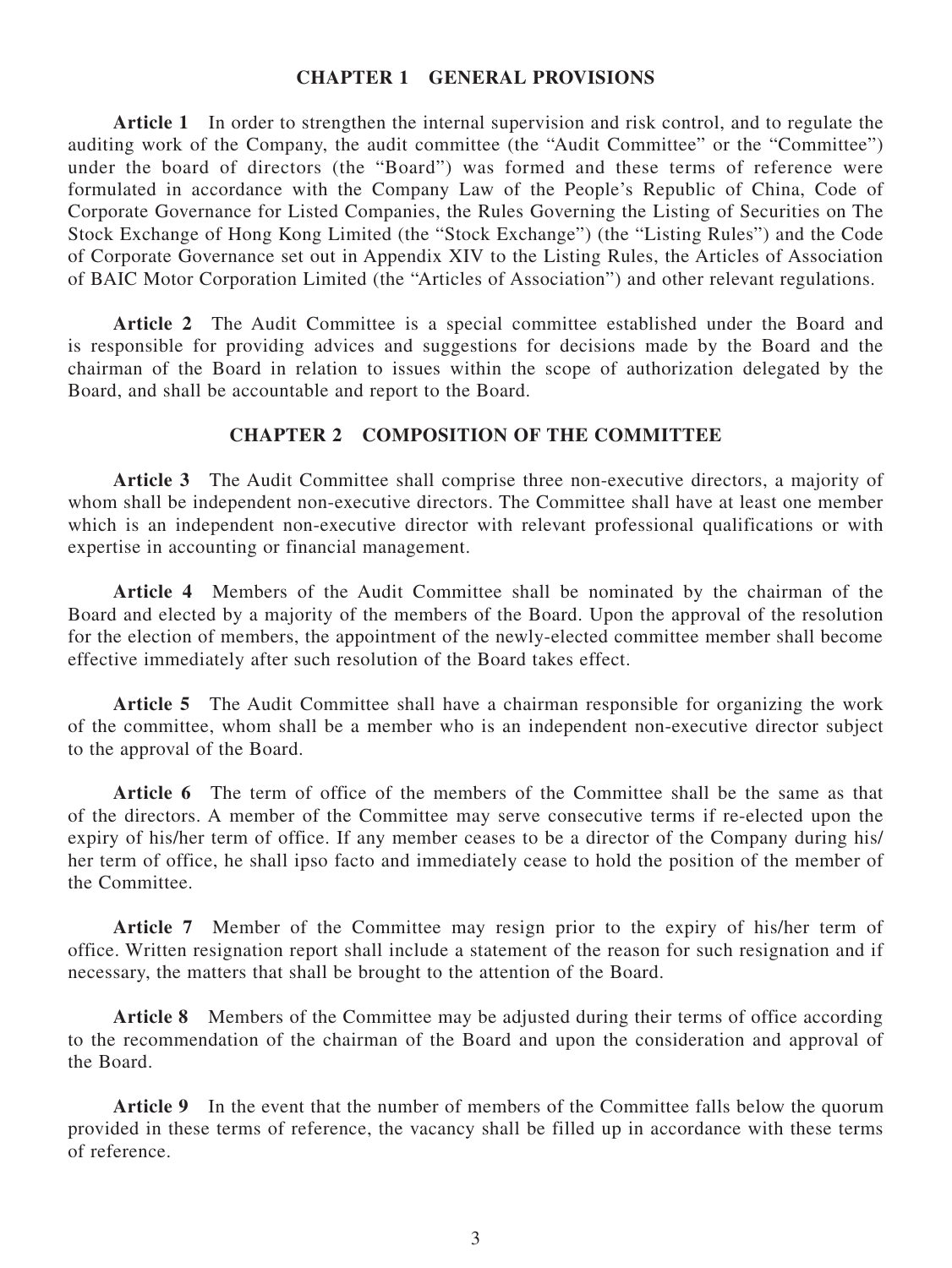## **Chapter 3 Duties of the Committee**

**Article 10** Principal duties of the Audit Committee are as follows:

(1) to make suggestions for the appointment, reappointment and change of external auditors, handle issues relating to the resignation or removal of such external auditors and make suggestions for the appointment contracts and audit fees of relevant external auditors; to evaluate the work of the external auditors, and supervise the independence, objectivity, and the effectiveness, quality and results of work procedures of the external auditors;

The Audit Committee shall discuss with the external auditor regarding the nature and scope of the audit and the relevant reporting obligations before the auditing work commences.

The Audit Committee shall develop and implement policies on the engagement of an external auditor for non-audit services. For this purpose, any entity that is under common control, ownership or management with the audit firm, or any entity that is reasonably deemed as part of the domestic or international business of the audit firm by a reasonable and informed third party having knowledge of all relevant information shall be regarded as an external auditor. The Audit Committee shall report to the Board on any matters in respect of which it considers that action or improvement is needed and making recommendations as to the measures to be taken.

(2) to supervise the internal audit system and its implementation.

(3) to guide and evaluate the work of the internal auditing department, and to make suggestions as to the appointment and removal of the head of internal auditing department.

(4) to review the financial information of the Company and its disclosure:

The Audit Committee shall monitor the legitimacy and integrity of the financial statements, annual reports and accounts, interim reports and quarterly reports (if any), and to review significant judgements relating to financial reporting contained therein. For this purpose, when reviewing the financial statements and reports of the annual reports and accounts, interim reports and quarterly reports (if any) of the Company to be submitted to the Board, the Committee shall focus particularly on:

- 1. any changes in the accounting policies and practices;
- 2. areas which involve significant judgements;
- 3. significant adjustments according to the results of audit;
- 4. assumptions on the ongoing operations of the Company and any qualified opinions;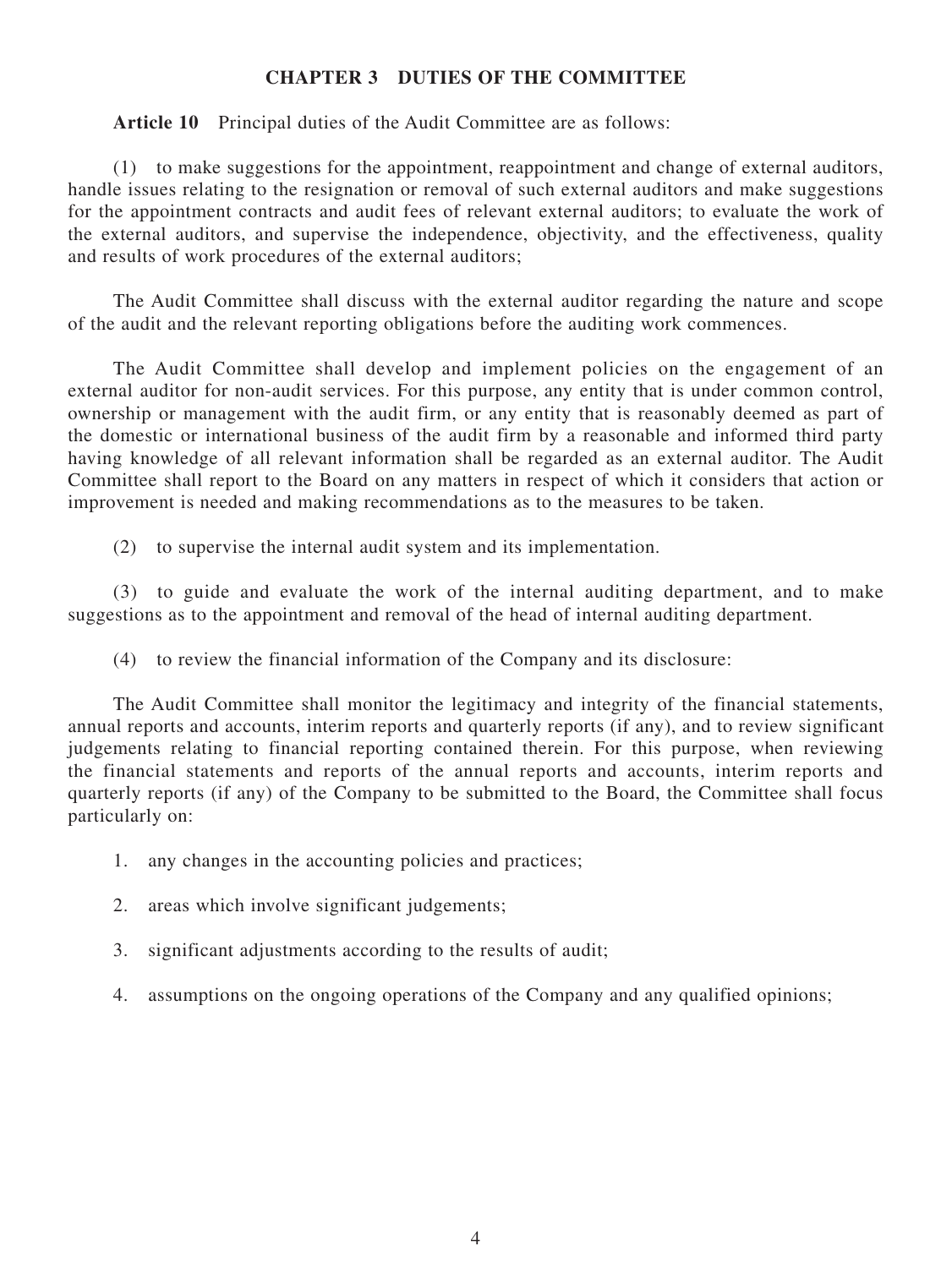5. compliance with accounting standards;

6. compliance with the applicable listing rules and other legal requirements in relation to financial reporting at the place of listing;

In respect of the above, members of the Committee shall communicate with the Board, senior management and qualified accountant of the Company. The Committee shall meet, at least twice a year, with the Company's auditors. The Committee shall consider any significant or unusual items that are, or may need to be, reflected in such reports and accounts and shall give due consideration to any matters that have been raised by the Company's qualified accountant, compliance officer or auditors.

(5) to review and supervise the effective implementation of the financial reporting, risk management and internal control systems of the Company, including:

1. to examine and discuss the effectiveness of the financial control, risk management and internal control systems and related regulations and procedures of the Company;

2. to discuss the design, implementation and monitoring of the risk management and internal control system with the management as to financial, operational and compliance monitoring and other material matters so as to ensure the management has performed its duty to establish effective systems. The discussion shall include the adequacy of resources, qualifications and experience of staff, training programmes and budget of the accounting, internal audit and financial reporting function of the Company. The discussion shall also include the procedures and internal controls for handling and dissemination of inside information. In respect of the forgoing matters, the Committee shall discuss with the management at least once a year;

3. to review major findings on risk management and internal control matters and the responses of management on its own initiative or as delegated by the Board;

4. where an internal audit function exists, to ensure co-ordination between the internal and external auditors; to ensure the internal audit function is provided with adequate resources and has appropriate standing within the Company; and to review and monitor its effectiveness;

5. to review the financial and accounting policies of the Company and its implementation;

6. to review the auditing report from external auditor to the management, queries raised by the auditor to the management about accounting records, financial accounts or control systems and the responses from the management;

7. to ensure the timely responses of Board to the issues raised in the auditing report from the external auditor;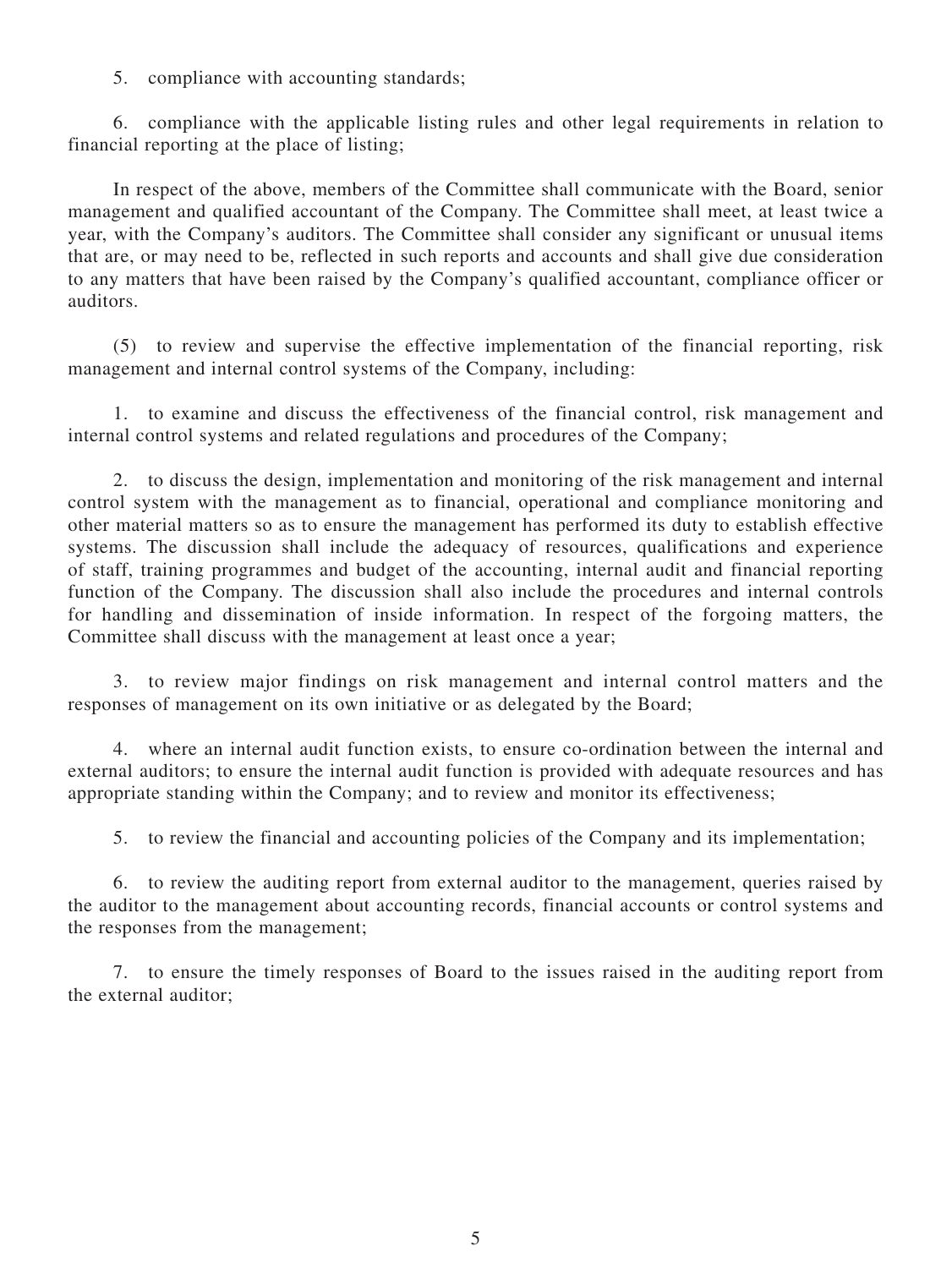- 8. to report to the Board in respect of the issues set out in this article;
- 9. to consider other issues raised by the Board.
- (6)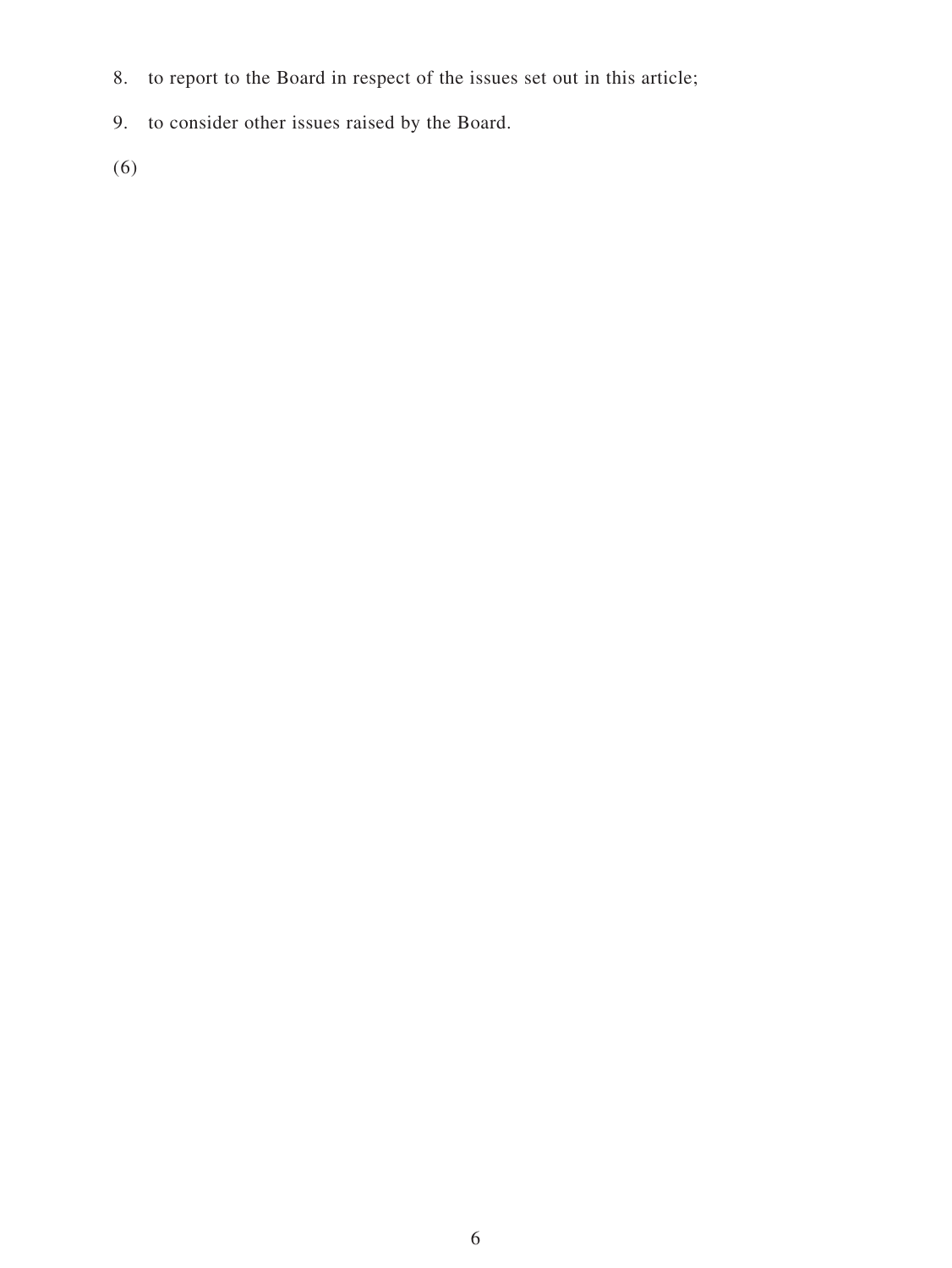#### **Chapter 4 Meetings of the Committee**

**Article 14** The Audit Committee shall meet at least twice a year, with a written notice dispatched to all members three days prior to the meeting. In case of emergencies or extraordinary circumstances, the aforesaid time and procedures of notice may be waived upon approval of the chairman, while the chairman shall explain accordingly at the meeting.

Article 15 The office of the Board is responsible for notices and affairs of the meetings of the Committee. The notice of meeting shall specify, among others, the time, place, session, agenda and topics of the meeting and the date of notice.

Article 16 Upon reception of the notice of meeting, members of the Committee shall give confirmation and provide relevant information (including but not limited to the availability of presence and schedule) in a timely and appropriate manner.

**Article 17** Quorum of the meetings of the Committee shall be at least two thirds of all members.

Members should be present in person at the meetings (physically attending or through means of communication). A member unable to be present in person may appoint another member of the Committee by the power of attorney as duly signed to attend and exercise relevant duties and powers at the meeting on his/her behalf. The power of attorney shall specify, among others, the names of the principal and the proxy, and the scope, authority and validity period of authorizations.

Article 18 Any member failing to attend a meeting of the Committee in person without justifiable reasons for three times in succession shall be deemed as incapable of performing the duties for a member of the Audit Committee, and is subject to replacement by the Board in accordance with these terms of reference.

# **Chapter 5 Procedures of Meetings**

Article 19 In principle, meetings of the Committee shall be held in the form of on-site meeting, where voting shall be made by a show of hands or by poll. Upon approval of the chairman of the Committee, meetings may be held by way of communication or through written proposals to be considered respectively, while members of the Committee shall submit documents of meetings of the Committee such as completed votes and signed audit opinions to the office of the Board within the time specified in the notice of meeting.

Article 20 When reviewing and discussing the proposed matters at the meeting of the Committee, members of the Committee shall clearly, independently and fully express their views based on their own judgment. Major opinion of each member of the Committee shall be specified in the minutes of the meeting.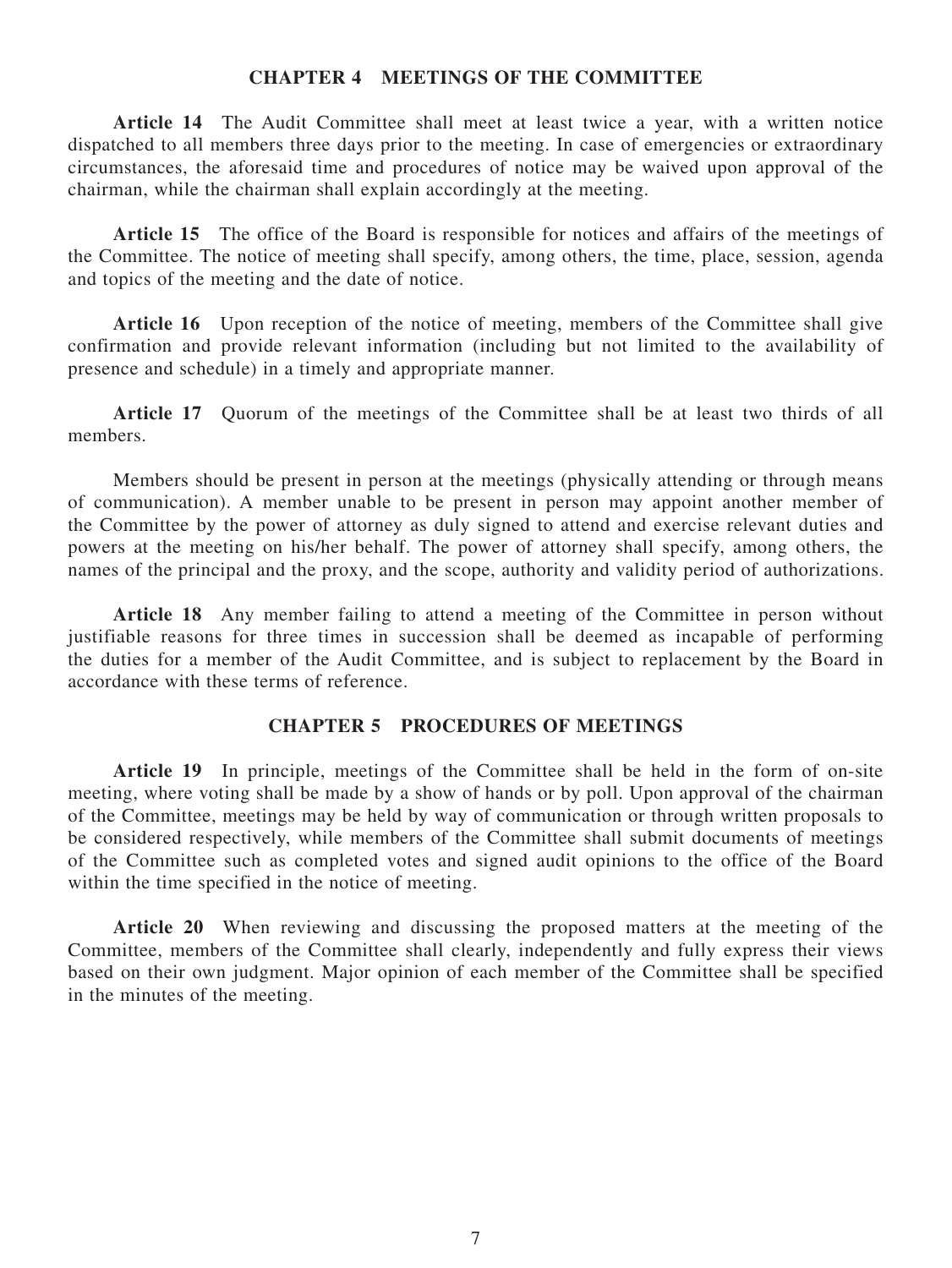**Article 21** The chairman of the Committee shall, on the basis of adequate review and discussion, form an audit opinion on the matters discussed at the meeting of the Committee by summarizing the discussions and opinions of the members at the meeting, and shall provoke the members to vote on matters so discussed and the audit opinion by a show of hands or by poll. Each member of the Committee shall have one vote. The audit opinion on the matters discussed at the meeting formed by the meeting of the Committee shall be passed by more than half of the votes. Where there is an equality of votes for and against a resolution, the chairman of the Committee shall have a casting vote. Members who cast votes against a resolution are entitled to demand their objection to be indicated in the audit opinion of the Committee.

In the event of insufficient information or materials as required by the proposed matters, resulting in over half of the members are of the views that no discussion or judgment can be made, the chairman of the Committee shall reserve the right to require the provision of additional information or materials for further consideration.

Save as described above, the Committee shall express its opinions with explicit agreement or disagreement with the subject matters.

**Article 22** The secretary of the Board of the Company shall attend meetings of the Committee, and other directors of the Company, relevant senior management, personnel of relevant functional departments of the Company as well as relevant experts, scholars and representative of intermediary agency may be invited to attend the meeting when necessary. Persons attending the meeting shall give explanations on relevant matters at the request of the members of the Committee. The chairman of the board of Supervisors can attend the Committee meetings in nonvoting capacity.

**Article 23** Where a member of the Committee is interested in the matter being discussed at the meeting of the Committee, he/she shall be abstained from attending such meeting.

**Article 24** Minutes shall be kept for the meetings of the Committee, bearing signatures of the members present at the meetings, and shall be kept by the office of the Board of the Company. The draft and final versions of the meeting minutes of the Committee shall be delivered within a reasonable period of time after the meeting to all members of the Committee for their comment and inspection respectively.

Article 25 Proposals and voting results adopted at the meetings of the Committee shall be reported to the Board of the Company in writing. In the case that it is difficult to reach an agreement on a proposal, the different opinions shall be submitted to the Board with explanations.

**Article 26** Members of the Committee attending the meeting shall undertake confidentiality obligations for all items discussed at the meeting. Relevant information shall not be disclosed without permission.